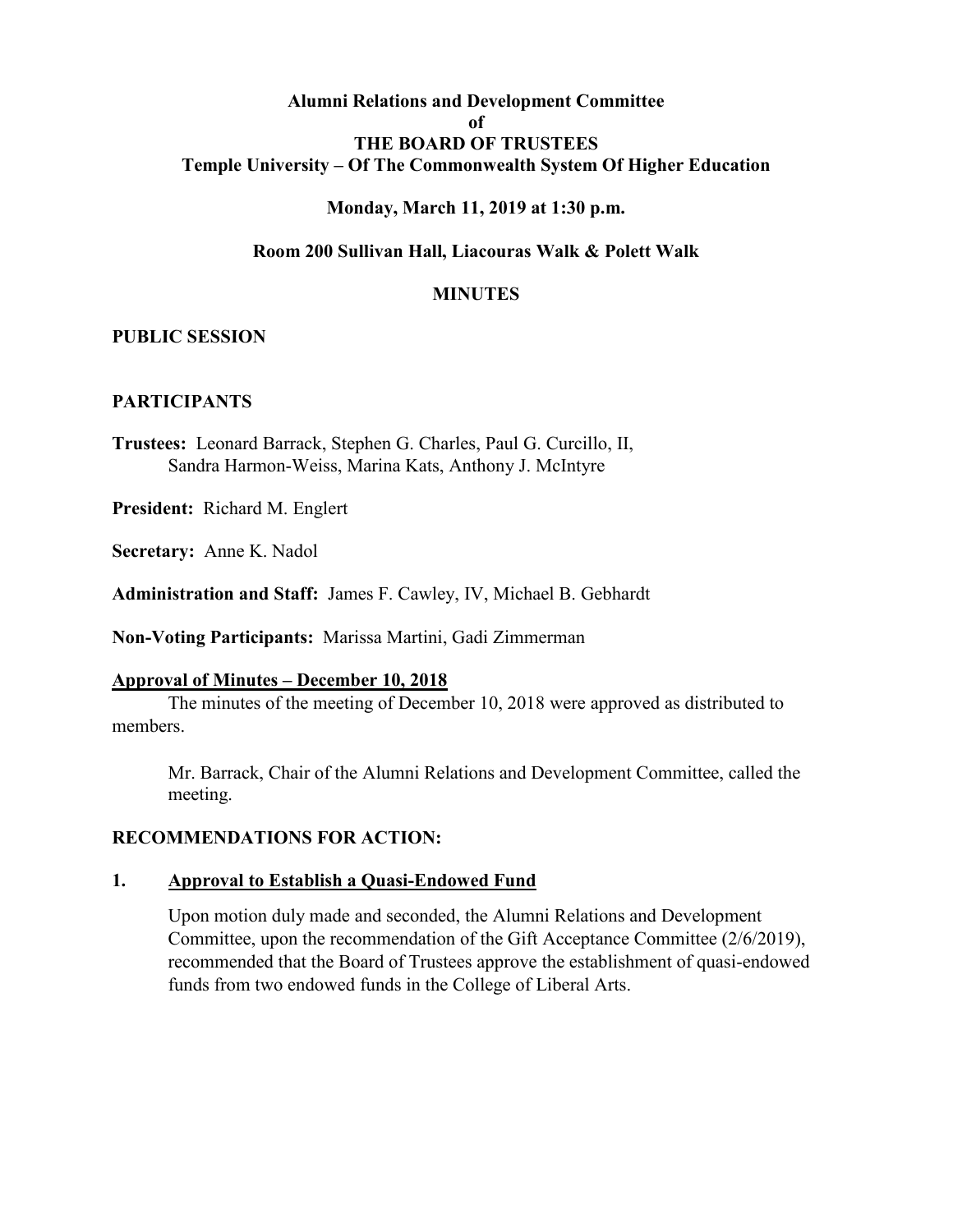## **2. Approval of Extended Pledge Term**

Upon motion duly made and seconded, the Alumni Relations and Development Committee, upon the recommendation of the Gift Acceptance Committee (1/21/2019), recommended that the Board of Trustees approve a 9-year pledge to support a term research fund in the Kornberg School of Dentistry. (See Agenda Reference 2)

## **3. Approval to Redirect Funds and Approval of Named Space**

Upon motion duly made and seconded, the Alumni Relations and Development Committee, upon the recommendation of the Gift Acceptance Committee (12/19/2018), recommended that the Board of Trustees approve redirecting money from a scholarship fund to support the naming of a Scholars Center in the new Charles Library. (See Agenda Reference 3)

# **4. Approval of Named Space**

Upon motion duly made and seconded, the Alumni Relations and Development Committee, upon the recommendation of the Gift Acceptance Committee (1/21/2019), recommended that the Board of Trustees approve the naming of the Special Collections Research Center Conservation Lab in the new Charles Library. (See Agenda Reference 4)

# **5. Approval of Named Space**

Upon motion duly made and seconded, the Alumni Relations and Development Committee, upon the recommendation of the Gift Acceptance Committee (1/21/2019), recommended that the Board of Trustees approve the naming of the Special Collections Research Center Common Office in the new Charles Library. (See Agenda Reference 5)

## **6. Approval of Named Space**

Upon motion duly made and seconded, the Alumni Relations and Development Committee, upon the recommendation of the Gift Acceptance Committee (1/31/2019), recommended that the Board of Trustees approve the naming of a dental clinic. (See Agenda Reference 6)

# **7. Approval of Named Space**

Upon motion duly made and seconded, the Alumni Relations and Development Committee, upon the recommendation of the Gift Acceptance Committee (1/31/2019), recommended that the Board of Trustees approve the naming of the Digital Innovation Foundry within the Fox School of Business. (See Agenda Reference 7)